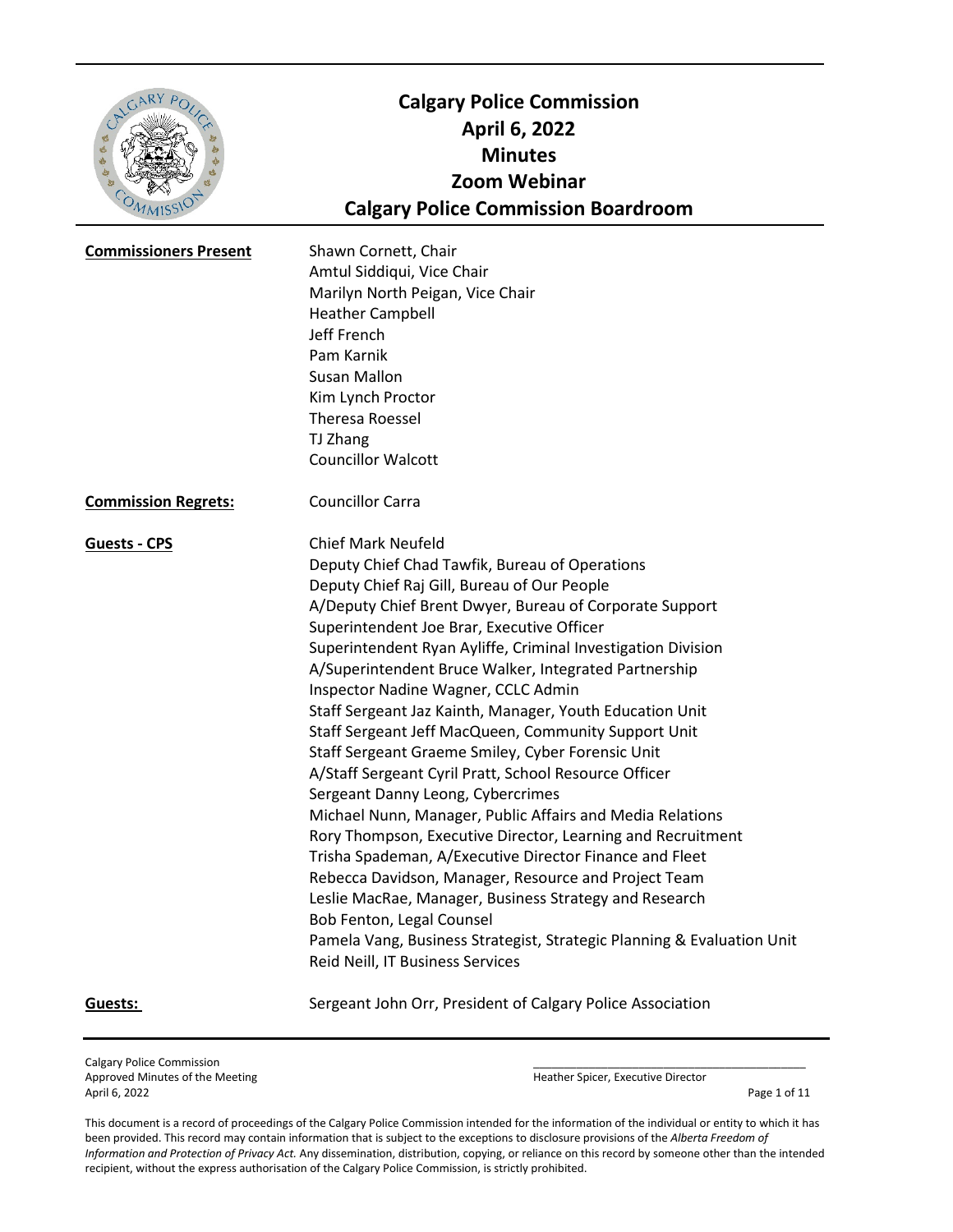**Commission Staff Heather Spicer, Executive Director**  Deborah Petriuk, Public Complaint Director Corwin Odland, Communications and Policy Director Amber Schinnour, Commission Clerk Nadine Suffron, Administrative Coordinator

Meeting called to order at **3:06 p.m.** 

## **Opening Remarks**

The Chair opened the meeting with remarks acknowledging that we are on the traditional territory of the Nittsitapi made up of the Siksika, Piikani and Kainai First Nations, and the Iyarhe Nakoda First Nations, comprised of the Chiniki, Bearspaw and Wesley First Nations and the Tsuut'ina First Nation. These are the people who made the treaty with the Crown thus forming Treaty 7 territory. The City of Calgary is also homeland to the historic Northwest Métis and to Métis Nation of Alberta Region 3.

The Chair, speaking on behalf of all members of the Calgary Police Commission, condemned anti-Black racism, and racism and prejudice in all forms. The Chair declared that Commission members stand in solidarity with Black, Indigenous and People of Colour colleagues, families and citizens.

The Calgary Police Commission public meeting minutes include a summary of the public session discussion, and decision-points. The public meeting is recorded. A link to the recording is available on request for one year from the meeting date.

The Chair welcomed the commissioners, Calgary Police Service, public and media.

**MOVED** and **SECONDED** to **excuse** Councillor Carra from the meeting.

#### **CARRIED**

# **Confirmation & Declarations of Pecuniary/Conflict of Interest**

- **1.1 Chair called for Declarations of Pecuniary/Conflict of Interest. None were noted.**
- **Agenda** 
	- **2.1 Agenda**

## **Consent Agenda**

The Chair, hearing no objection, declared the Consent Agenda **approved**, as presented

- **3.1 Draft Minutes March 2022 unapproved**
- **3.2 Draft Minutes Special Meeting March 18, 2022 unapproved**
- **3.2 Finance & Audit Committee Summary Report**
- **3.3 Governance Committee Summary Report**

**CARRIED**

Calgary Police Commission Approved Minutes of the Meeting Heather Spicer, Executive Director April 6, 2022 Page 2 of 11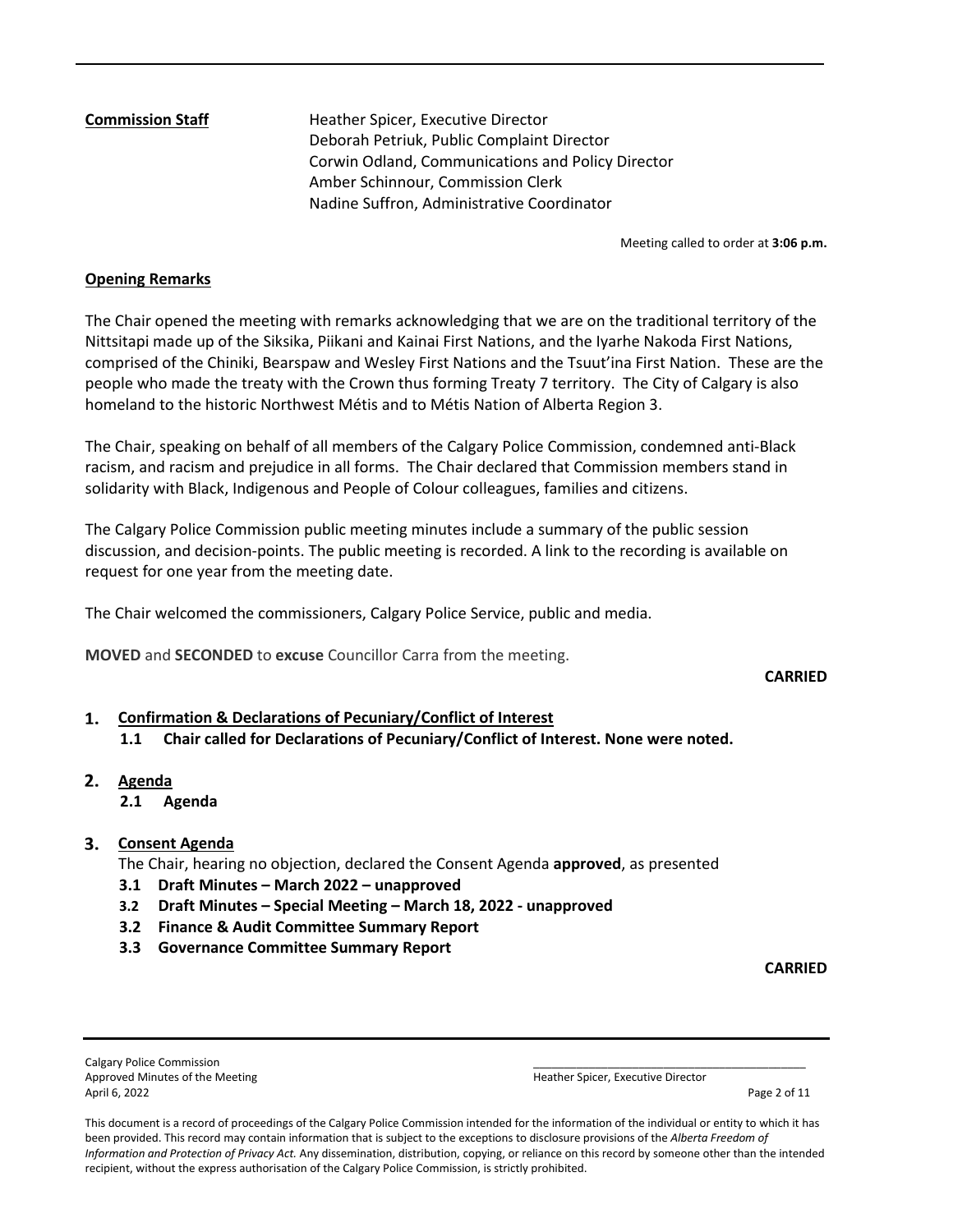## **Chair's Report**

The Chair opens the meeting discussing how busy this month ahs been for both the Commission and the Service and there are a lot of things for the Chair to report. The issue that is likely top of mind for most is the decision made by the Commission to direct that the thin blue line be replaced with something that better reflects the values of all Calgarians.

The Chair starts by saying this decision was not an expression of non-confidence in the members of the Calgary Police Service. The Commission and the community value those who serve and strongly support the desire to visually honour fallen officers and recognize the sacrifices made by those who serve and their families. Calgarians and the Commission are grateful for the outstanding work the sworn and civilian members of the Service do every day to keep us safe. As the Chair said to the media yesterday afternoon, this conversation in Calgary has never been a question of whether police officers are wearing the symbol with good intentions or to express positive things. It was a decision the Commission unanimously made because the symbol's meaning is mixed and is seen differently by a significant number of people in our city.

This conversation has also not been happening in isolation. Thin blue line patches have already been ordered off the uniforms of officers in Edmonton, Victoria, Ottawa, Toronto, Saint John and the RCMP. Other cities, like Saskatoon, are in the process of considering what to do on this issue. Our conversations as a Commission have also not been rushed. Neither the leadership of the Service nor the police associations were surprised by the Commission's decision. We made it clear last fall after considering the information submitted by the Service that we were not supportive of the thin blue line being permitted on police uniforms.

While the Commission's direction on the thin blue line patch has not changed, we understand that implementing it will take some time. Effective anti-racism work and culture change requires dialogue and building buy-in. There is a lot of understandable emotion on both sides of the thin blue line patch discussion and we support the Chief taking a couple of weeks to work through the decision with members. The Chair also mentions that it is not lost on the Commission that a lawful direction is being ignored by officers. The Calgary Police Commission is an extension of Calgary's elected government, empowered by the province's elected government, to provide governance and oversight of the police on behalf of Calgarians. It is concerning that Calgary's police officers consider it acceptable to ignore a lawful direction they personally disagree with. But it is even more concerning that senior officers in the organization are encouraging and participating in this behaviour. While we understand that there are strong feelings around this decision and we want – as much as possible – to avoid compliance through enforcement, citizen oversight of the police is foundational to modern democracies. There will have to be accountability for undermining the lawful chain of command if this continues.

We also understand clearly from members that the tension around the thin blue line patch decision is about so much more than just the patch. We have heard that you feel unsupported, unvalued and attacked. We have also heard that there is a need for better communication and engagement

Calgary Police Commission Approved Minutes of the Meeting Heather Spicer, Executive Director April 6, 2022 Page 3 of 11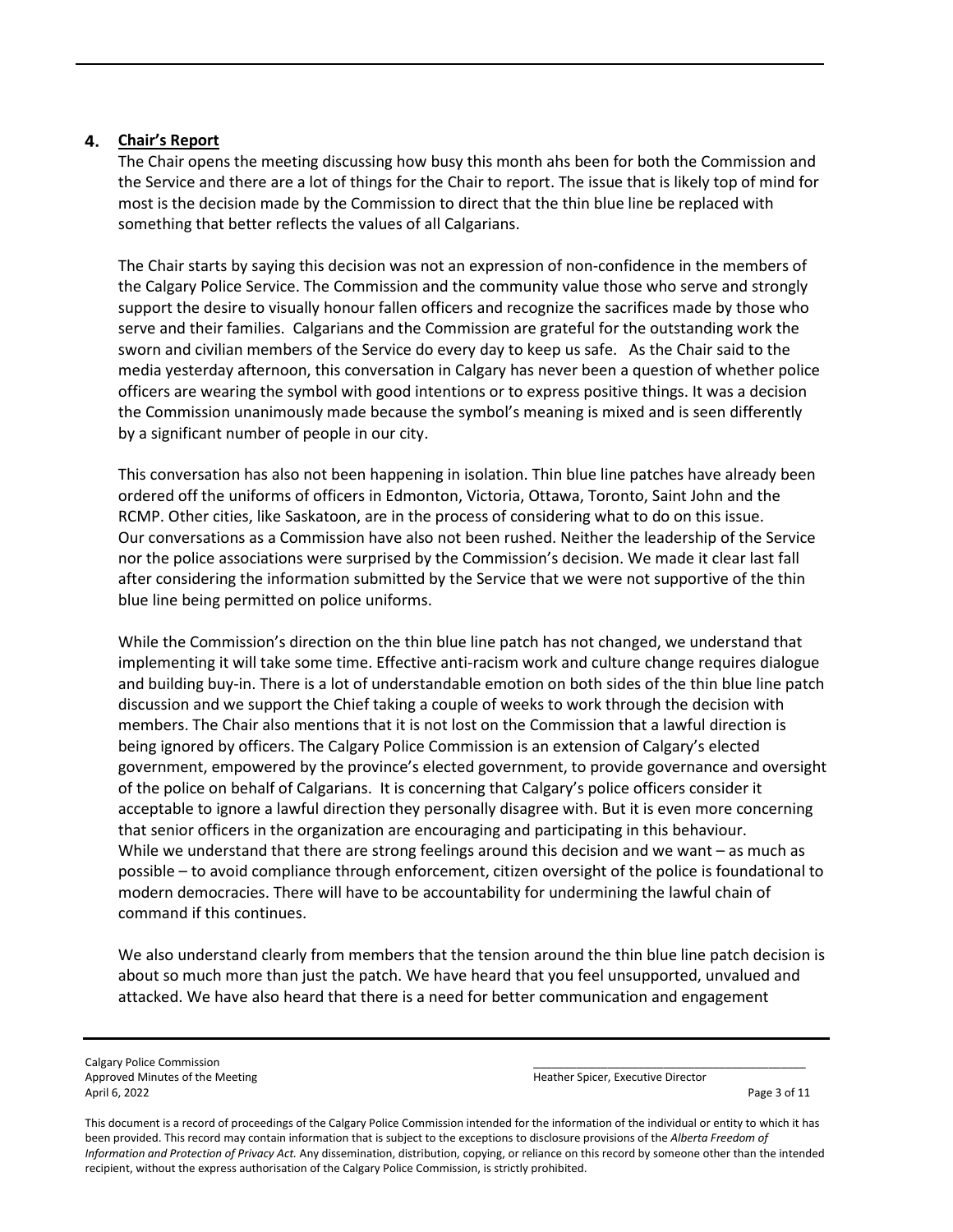between you and the Commission.

We commit to you that we will immediately start working on rebuilding the trust between you and our Commission as Calgarians are relying on us to work together to ensure our community is safe.

Finally, this issue is important, but it is far from the only important policing issue in our city. Our Commission is committed to seeing this decision through, but we are also focused on dealing with severe staffing shortages on the front line, ensuring safety in Calgary's transforming downtown and moving forward with the many needed reforms and improvements underway at the Calgary Police Service.

Since our last regular meeting, the Service has brought people to justice for armed carjacking's of delivery trucks, attempted murder during a road rage incident, and a string of robberies and sexual assaults. Investigators have also been working hard to bring charges in a random attack in a park and a hate crime at a church. In response to concerns from the community, the Service adjusted their response to weekly protests in the Beltline to better manage and unprecedented situation that presented countless legal and logistical challenges. Policing protests is challenging enough in normal times, but the job is even harder in this time of high emotion and division. Thank you to everyone who has been involved in giving Beltline residents their weekends back.

Shockingly, our city has also seen six homicides and suspicious deaths in March and April, including random attacks. These cases are heartbreaking, worrying and make us angry. While it does not bring anyone's loved ones back, we take some comfort in knowing that the Service dedicates countless hours and resources to finding those responsible and bringing them to justice.

These are just a few of the tens of thousands of calls that officers responded to this month with courage and compassion to help keep our community safe. While we are working through some deep divides right now, we must not lose sight of the outstanding work done by those who faithfully serve our city.

The Service has also continued their work on reconciliation. The Chair was honoured to attend an Eagle Feather transfer ceremony where local Elders transferred a feather to the Service that can be used to swear oaths. Integrating Indigenous practices into the Service under the guidance and supervision of Elders is one of many ways we are seeing reconciliation.

The Service also launched a training course for all members to learn about the ways and worldview of local Indigenous Peoples. The course also covers our shared history of Treaty 7, residential schools, the Sixties Scoop and intergenerational trauma. We are proud of the Service for all the work being done to build understanding between officers and the communities they serve!

On behalf of the Commission and all Calgarians, thank you to everyone who has worked so hard on these cases and initiatives. Our Commission is committed to continue working with you to ensure we are tackling the big public safety issues facing Calgary together so that we can all enjoy a safe and inclusive city.

Calgary Police Commission Approved Minutes of the Meeting Heather Spicer, Executive Director Spicer, Executive Director April 6, 2022 Page 4 of 11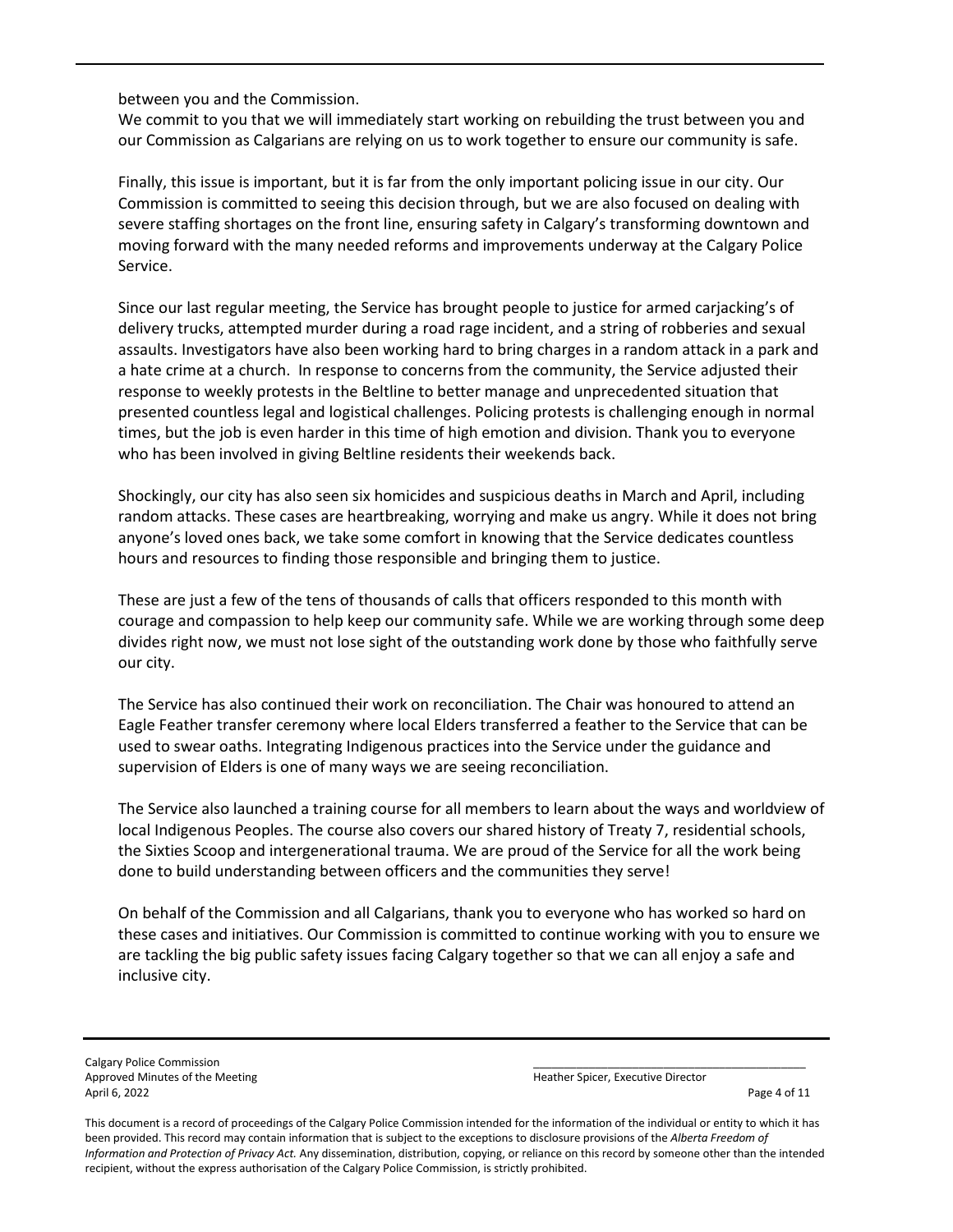With that, the Chair concludes her report.

## **Chief's Report**

The Chief started the meeting by introducing their first presentation and case study on Operation Gold Dust.

## 5.1 Cybercrimes Presentation & Case Study - Operation Gold Dust

#### **00:30:10 – 00:59:22**

Superintendent Ayliffe introduces Sergeant Danny Leong to present Operation Gold Dust.

To view the full report, you can visit the Calgary Police Commissions website at:

**<https://www.calgarypolicecommission.ca/public-meetings/>**

## **5.2 Pandemic Impacts – Update**

#### **01:00:25 – 01:08:19**

Deputy Chief Tawfik and Deputy Chief Gill provided an update on the Pandemic Impacts to the service.

To view the full report, you can visit the Calgary Police Commissions website at:

**<https://www.calgarypolicecommission.ca/public-meetings/>**

## **5.3 Anti-Racism Action Plan Update**

#### **01:08:42 – 01:12:15**

A/Deputy Chief Bruce Walker provided an update on the Anti-Racism Action Plan.

To view the full report, you can visit the Calgary Police Commissions website at:

**<https://www.calgarypolicecommission.ca/public-meetings/>**

## **5.4 Crime Update**

## **01:12:25 – 01:20:40**

Deputy Chief Tawfik provided a Crime Update.

To view the full report, you can visit the Calgary Police Commissions website at:

**<https://www.calgarypolicecommission.ca/public-meetings/>**

## **5.5 De-Escalation and Use of Force Policy Presentation 01:58:12 – 02:11:42**

Deputy Chief Gill introduced Rory Thompson and Inspector Nadine Wagner to present the De-Escalation and Use of Force Policy Presentation

Calgary Police Commission Calgary Police Commission Calgary Police Commission Calgary Police Commission Calgary<br>
Approved Minutes of the Meeting Calgary Police Calgary Police Calgary Police Calgary Police Calgary Police Ca Approved Minutes of the Meeting April 6, 2022 Page 5 of 11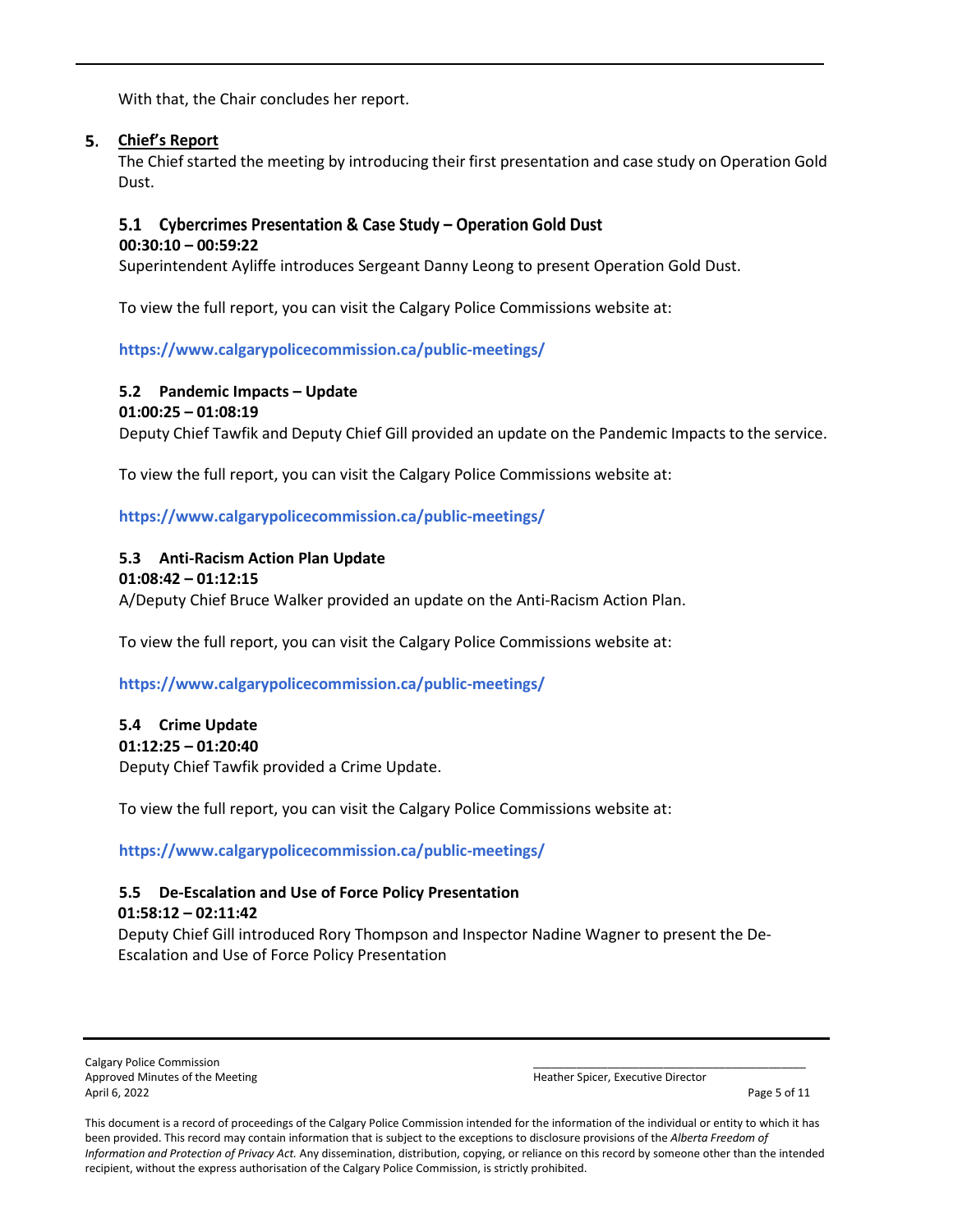To view the full report, you can visit the Calgary Police Commissions website at:

**<https://www.calgarypolicecommission.ca/public-meetings/>**

## **Executive Director's Report**

## **6.1 Report**

Executive Director presented the report and asked if there are any questions or comments.

## **Representative Updates**

- **Canadian Association of Police Governance (CAPG)**
- **Alberta Association of Police Governance (AAPG)**
- **Calgary Police Youth Foundation (CPYF)**
- **Alberta Law Enforcement Response Teams Civilian Advisory Committee (ALERT CAC)**

## **7.1 Written Report**

Chair Cornett presented the report and asked if there are any questions or comments.

## **Public and Media Participation**

10 members from the public addressed the Commission during the open participation session.

## **Adjournment of Public Session**

Media and public left the meeting at **5:53 p.m.**  Meeting resumed at **6:35 p.m.** 

## **Move in Camera**

The Chair declared the meeting move in camera, at **6:36 p.m.**, pursuant to the permissions granted by Section 18 of the *Freedom of Information & Protection of Privacy Regulation 186/2008.*

## **Return to Public Session**

The Chair declared the meeting back to public session at **10:32 p.m.**

#### **IN CAMERA WITH CPS**

## **Agenda**

#### **10.1 Agenda**

The attachments and closed meeting discussions remain confidential pursuant to Section 18(1) of the Freedom of Information & Protection of Privacy Regulation 186/2008.

#### 11. Consent Agenda

The Chair, hearing no objection, declared the Consent Agenda **approved**, as presented

- **11.1 Complaint Oversight Committee Summary Report**
- **11.2 TLE Question & Answers**
- **11.3 Reason for Extension by Internal and External Factors**
- **11.4 Finance & Audit Committee Summary Report**
- **11.5 Governance Committee Summary Report**
- **11.6 Anti-Racism Committee Summary Report**
- **11.7 Members Relieved from Duty Month End Report**

Calgary Police Commission Approved Minutes of the Meeting Heather Spicer, Executive Director April 6, 2022 Page 6 of 11

**CARRIED**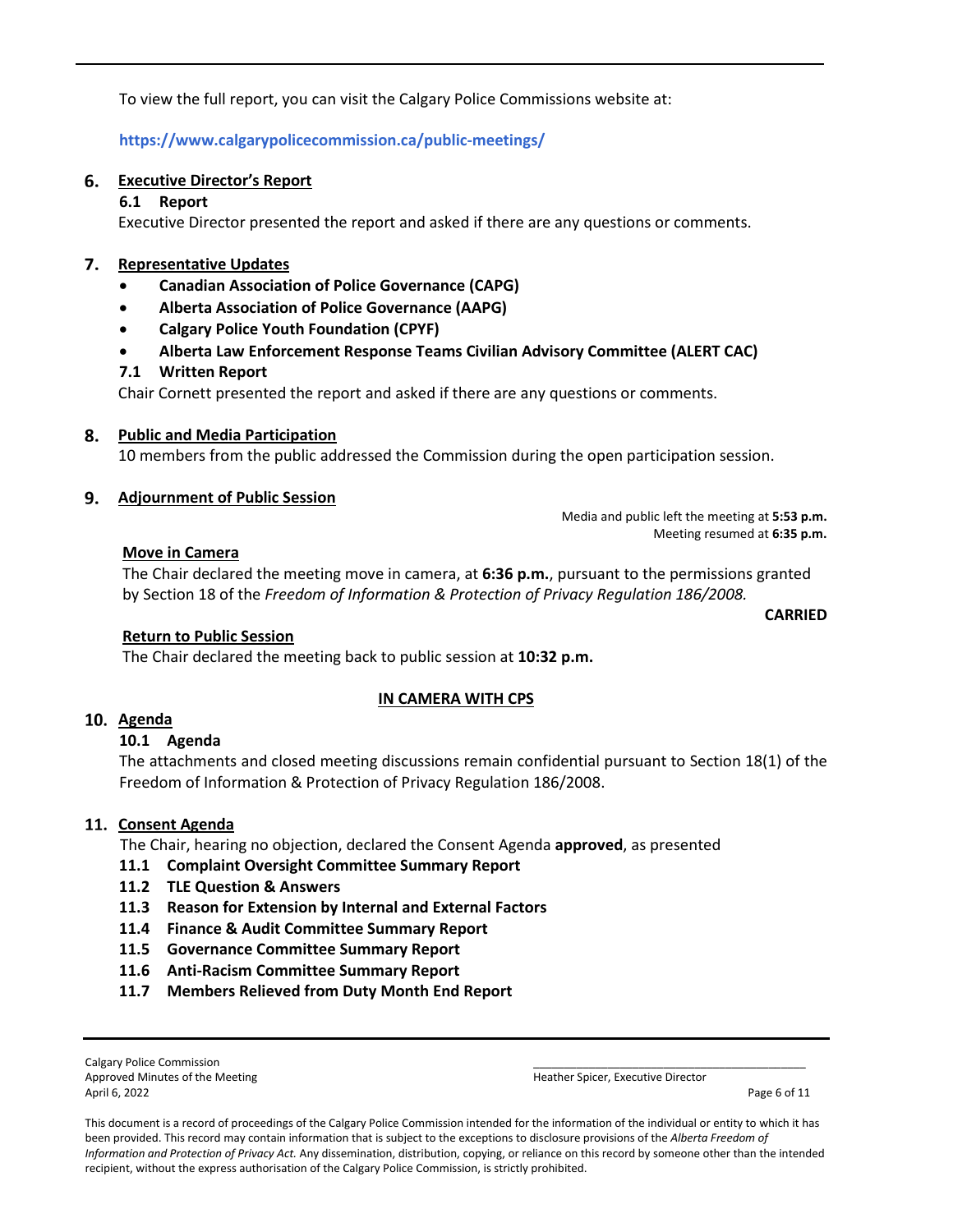## **11.8 Internal and Criminal Proceedings**

The attachments and closed meeting discussions remain confidential pursuant to Section 18(1) of the *Freedom of Information & Protection of Privacy Regulation 186/2008.*

**CARRIED**

## **CPC Presentations**

## **12.1 Cybercrimes Presentation & Case Study – Operation Gold Dust**

## **12.2 2023 – 2026 Service Plan & Budget Proposal**

The attachments and closed meeting discussions remain confidential pursuant to Section 18(1) of the *Freedom of Information & Protection of Privacy Regulation 186/2008.*

## **Chair's Report**

The closed meeting discussions remain confidential pursuant to Section 18(1) of the *Freedom of Information & Protection of Privacy Regulation 186/2008.*

## **Executive Director's Report**

## **14.1 Report**

The attachments and closed meeting discussions remain confidential pursuant to Section 18(1) of the *Freedom of Information & Protection of Privacy Regulation 186/2008.*

## 15. Legal Counsel Report - with CPS

#### **15.1 Report**

## **15.1.1 Compliments**

The attachments and closed meeting discussions remain confidential pursuant to Section 18(1) of the *Freedom of Information & Protection of Privacy Regulation 186/2008.*

#### **16. Complaint Oversight Committee**

**16.1 Chair's Report** 

## **16.2 Public Complaint Director's Report**

#### **16.3 s.43.7 Application**

The attachments and closed meeting discussions remain confidential pursuant to Section 18(1) of the *Freedom of Information & Protection of Privacy Regulation 186/2008.*

#### **17. Time Limit Extensions**

#### **17.1 Time Limit Extensions**

The attachments and closed meeting discussions remain confidential pursuant to Section 18(1) of the *Freedom of Information & Protection of Privacy Regulation 186/2008.*

## **Finance & Audit Committee**

#### **18.1 Chair's Report**

The attachments and closed meeting discussions remain confidential pursuant to Section 18(1) of the *Freedom of Information & Protection of Privacy Regulation 186/2008.*

Calgary Police Commission Approved Minutes of the Meeting Heather Spicer, Executive Director April 6, 2022 Page 7 of 11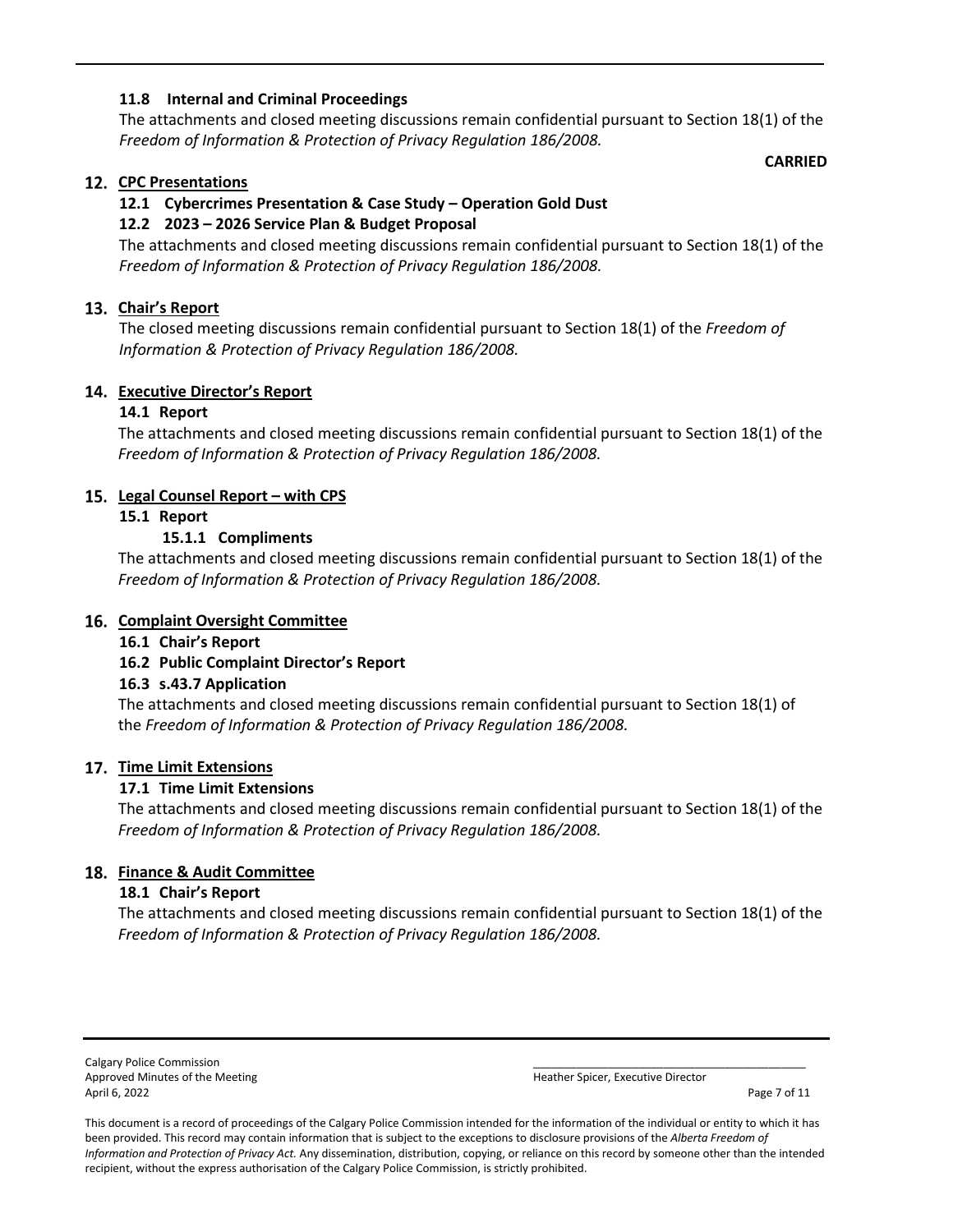**MOVED** and **SECONDED** to **accept** the recommendation from the Finance and Audit Committee to accept the request from CPS to fund a new capital budget for the 2022 year, from the CPS Capital Reserve fund

## **18.2 Capital Budget Recast / Revision Adjustments**

The attachments and closed meeting discussions remain confidential pursuant to Section 18(1) of the *Freedom of Information & Protection of Privacy Regulation 186/2008.*

**CARRIED**

## **Governance & Personnel Committee**

## **19.1 Chair's Report**

## **19.2 Probation Extensions**

- **19.2.1 Cover Letter**
- **19.2.2 Probation Extension File 2022-0310-01**
- **19.2.3 Probation Extension File 2022-0310-02**

## **19.2.4 Probation Extension File 2022-0310-03**

The attachments and closed meeting discussions remain confidential pursuant to Section 18(1) of the *Freedom of Information & Protection of Privacy Regulation 186/2008.*

## **Anti-Racism Committee**

## **20.1 Chair's Report**

The attachments and closed meeting discussions remain confidential pursuant to Section 18(1) of the *Freedom of Information & Protection of Privacy Regulation 186/2008.*

All CPS members except Chief Neufeld left the meeting at **7:35 p.m.**

## **In Camera with the Chief**

The closed meeting discussions remain confidential pursuant to Section 18(1) of the *Freedom of Information & Protection of Privacy Regulation 186/2008.*

Chief Neufeld left the meeting at **9:43 p.m.** 

## **IN CAMERA WITHOUT CPS**

## **Agenda**

## **22.1 Agenda**

The attachments and closed meeting discussions remain confidential pursuant to Section 18(1) of the *Freedom of Information & Protection of Privacy Regulation 186/2008.*

## 23. Consent Agenda

The Chair, hearing no objection, declared the Consent Agenda **approved,** as presented/revised

**23.1 Complaint Oversight Committee Summary Report**

## **23.2 Finance & Audit Committee Summary Report**

**23.3 Governance & Personnel Committee Summary Report** 

## **23.4 Anti-Racism Committee Summary Report**

## **23.5 Agenda Item Tracker**

The attachments and closed meeting discussions remain confidential pursuant to Section 18(1) of the *Freedom of Information & Protection of Privacy Regulation 186/2008.*

**CARRIED**

Calgary Police Commission Approved Minutes of the Meeting Heather Spicer, Executive Director April 6, 2022 Page 8 of 11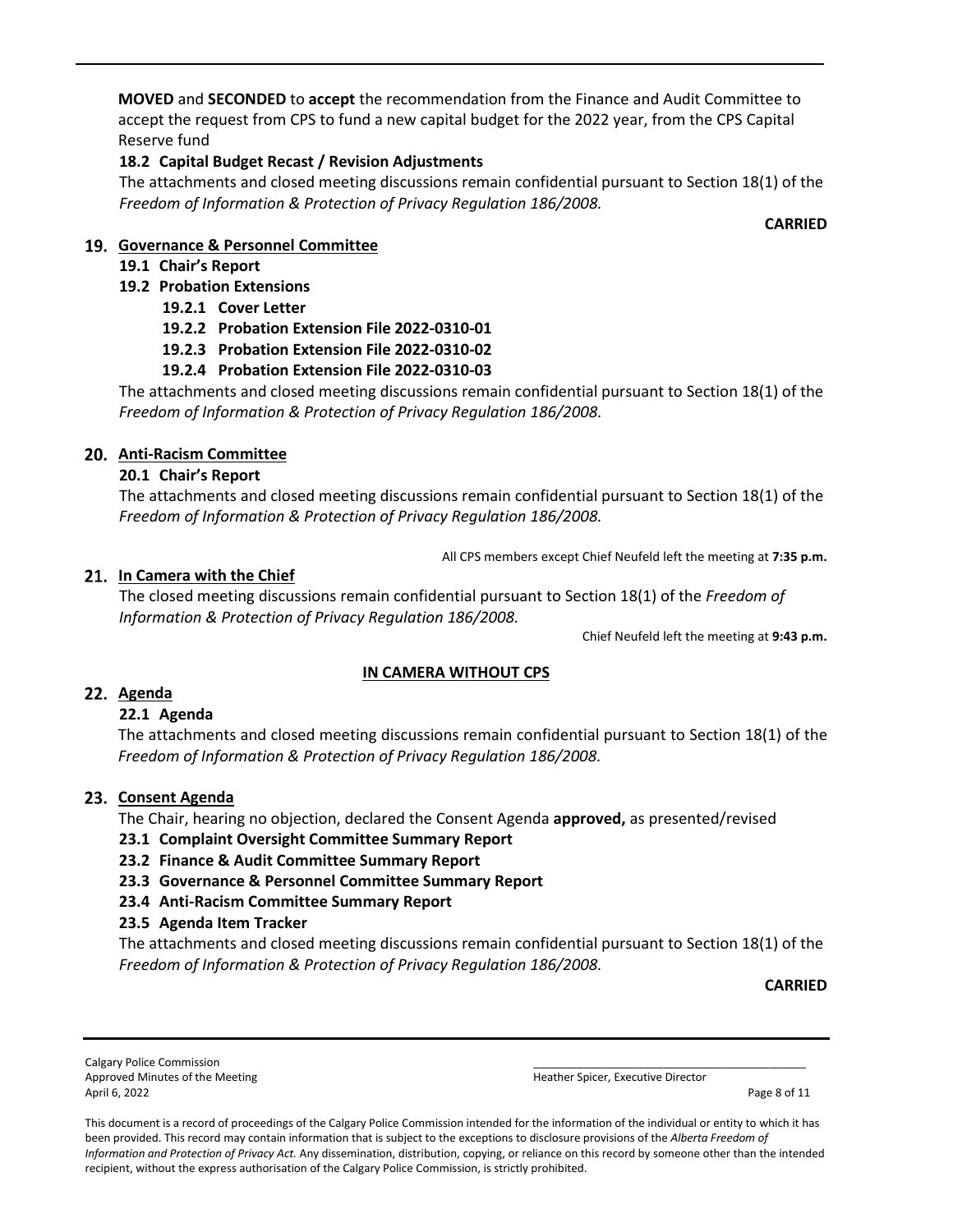## **Chair's Report**

## **24.1 Equity Diversity and Inclusion: Best Practices Review**

The attachments and closed meeting discussions remain confidential pursuant to Section 18(1) of the *Freedom of Information & Protection of Privacy Regulation 186/2008.*

## **Council Members' Report**

The closed meeting discussions remain confidential pursuant to Section 18(1) of the *Freedom of Information & Protection of Privacy Regulation 186/2008.*

## **26. Executive Director's Report**

## **26.1 Report**

The attachments and closed meeting discussions remain confidential pursuant to Section 18(1) of the *Freedom of Information & Protection of Privacy Regulation 186/2008.*

## **27. Communication and Policy Director's Report**

## **27.1 Report**

## **27.2 CPC Citizen Survey Questionnaire for Approval 2022**

## **27.3 Response from Minister on ASIRT Resourcing**

The attachments and closed meeting discussions remain confidential pursuant to Section 18(1) of the *Freedom of Information & Protection of Privacy Regulation 186/2008.*

**MOVED** and **SECONDED** to accept the recommendation from the Communication and Policy Director to **approve** the AAPG Draft Resolution

## **27.4 AAPG Resolution Approval**

The attachments and closed meeting discussions remain confidential pursuant to Section 18(1) of the *Freedom of Information & Protection of Privacy Regulation 186/2008.*

## **CARRIED**

## **28. Legal Counsel Report**

## **28.1 Report**

The attachments and closed meeting discussions remain confidential pursuant to Section 18(1) of the *Freedom of Information & Protection of Privacy Regulation 186/2008.*

**MOVED** and **SECONDED** to **accept** the **recommendation** of the Complaint Oversight Committee to grant the s.43.7 application

## **28.1.1 Decision named is s.3 of the Legal Counsel Report**

The attachments and closed meeting discussions remain confidential pursuant to Section 18(1) of the *Freedom of Information & Protection of Privacy Regulation 186/2008.*

#### **CARRIED**

## **29. Complaint Oversight Committee**

## **29.1 Chair's Report**

## **29.2 Public Complaint Director's Report without CPS**

The attachments and closed meeting discussions remain confidential pursuant to Section 18(1) of the *Freedom of Information & Protection of Privacy Regulation 186/2008.*

Calgary Police Commission Approved Minutes of the Meeting Heather Spicer, Executive Director Control of the Meeting Heather Spicer, Executive Director April 6, 2022 Page 9 of 11

| . |  |
|---|--|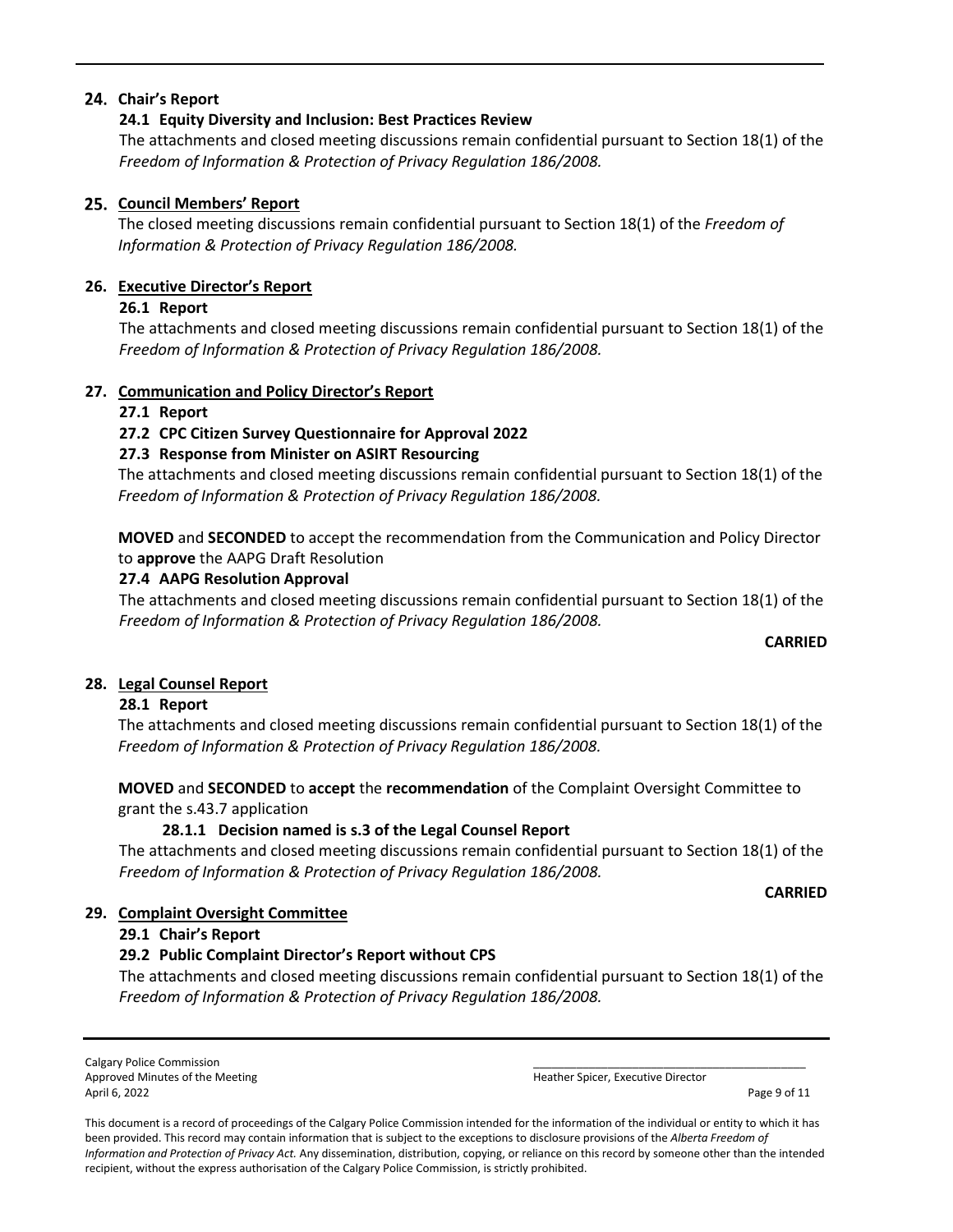**MOVED** and **SECONDED** to **approve** the Time Limit Extension requests as presented on the in camera report, and that each TLE will be signed by the chair by hereby directing the Commission Clerk to insert the chair's electronic signature as required throughout

# **29.3 Time Limit Extensions**

- 
- pursuant to section 7(4) of the *Police Service Regulation* 356/1990 and upon it appearing the time limit extension requests are reasonable in the circumstances
- and that the reports remain in camera pursuant to the permissions granted by Section 18(1) of the *Freedom of Information & Protection of Privacy Regulation 186/2008.*

# **30. Governance Committee**

# **30.1 Chair's Report**

The attachments and closed meeting discussions remain confidential pursuant to Section 18(1) of the *Freedom of Information & Protection of Privacy Regulation 186/2008.*

# **30.2 Probation Extensions**

# **Probation Extension File 2022-0301-01**

**MOVED** and **SECONDED** that the Commission **grant** the extension of the probationary period of employment for the employee named in the letter (file #2022-0310-01) for the period requested

- pursuant to s.4(7) of the *Police Service Regulation* 356/1990
- and for the reasons outlined in the letter from the Calgary Police Service dated February 9, 2022

## **CARRIED**

**CARRIED**

## **Probation Extension File 2022-0302-02**

**MOVED** and **SECONDED** that the Commission **grant** the extension of the probationary period of employment for the employee named in the letter (file #2022-0310-02) for the period requested

- pursuant to s.4(7) of the *Police Service Regulation* 356/1990
- and for the reasons outlined in the letter from the Calgary Police Service dated February 9, 2022

## **CARRIED**

## **Probation Extension File 2022-0301-03**

**MOVED** and **SECONDED** that the Commission **grant** the extension of the probationary period of employment for the employee named in the letter (file #2022-0310-03) for the period requested

- pursuant to s.4(7) of the *Police Service Regulation* 356/1990
- and for the reasons outlined in the letter from the Calgary Police Service dated February 9, 2022

#### **CARRIED**

## **31. Finance and Audit Committee**

## **31.1 Chair's Report**

The attachments and closed meeting discussions remain confidential pursuant to Section 18(1) of the *Freedom of Information & Protection of Privacy Regulation 186/2008.*

Calgary Police Commission Approved Minutes of the Meeting Heather Spicer, Executive Director Approved Minutes of the Meeting April 6, 2022 Page 10 of 11

| $\sim$ |  |
|--------|--|